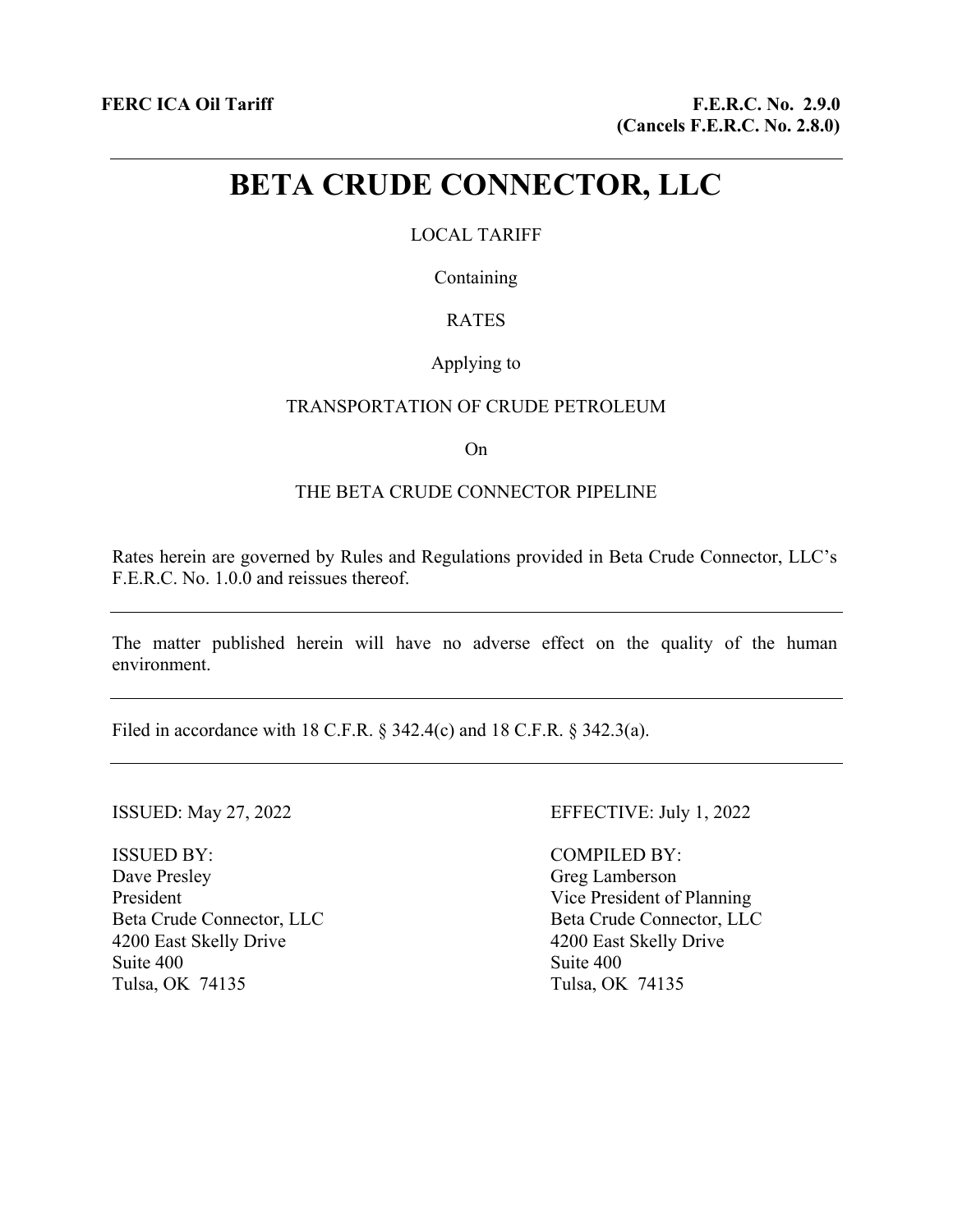| Committed Shipper Rates in Cents Per Barrel of 42 U.S. Gallons (1), (4)                   |                                                                                          |                                                                                                      |                                                                                     |  |  |
|-------------------------------------------------------------------------------------------|------------------------------------------------------------------------------------------|------------------------------------------------------------------------------------------------------|-------------------------------------------------------------------------------------|--|--|
| <b>FROM:</b>                                                                              | <b>TO: Oryx Midland</b><br><b>Express BCC Connection,</b><br><b>Martin County, Texas</b> | <b>TO: Centurion Pipeline</b><br>L.P., Mabee Ranch<br><b>Station, Martin County,</b><br><b>Texas</b> | <b>TO: Plains Midland</b><br><b>South Facility, Midland</b><br><b>County, Texas</b> |  |  |
| Class A Receipt Points in<br>Andrews, Martin, Ector and<br>Midland Counties, Texas<br>(2) | [U] \$0.7649                                                                             | [U] $$0.7649(6)$                                                                                     | [U] $$0.7649(6)$                                                                    |  |  |
| Class B Receipt Points in<br>Martin and Midland<br>Counties, Texas (2)                    | $II$ \$0.4774                                                                            | $II$ \$0.7649                                                                                        | $II$ \$0.7649                                                                       |  |  |
| Independence Receipt Point<br>in Martin County, Texas                                     | $ U $ \$0.6965                                                                           | [U] $$0.6965(6)$                                                                                     | [U] $$0.6965(6)$                                                                    |  |  |

| Uncommitted Shipper Rates in Cents Per Barrel of 42 U.S. Gallons (3), (4)                            |                                                                                          |                                                                                                      |                                                                                     |  |  |
|------------------------------------------------------------------------------------------------------|------------------------------------------------------------------------------------------|------------------------------------------------------------------------------------------------------|-------------------------------------------------------------------------------------|--|--|
| <b>FROM:</b>                                                                                         | <b>TO: Oryx Midland</b><br><b>Express BCC Connection,</b><br><b>Martin County, Texas</b> | <b>TO: Centurion Pipeline</b><br>L.P., Mabee Ranch<br><b>Station, Martin County,</b><br><b>Texas</b> | <b>TO: Plains Midland</b><br><b>South Facility, Midland</b><br><b>County, Texas</b> |  |  |
| Class A or Class B Receipt<br>Points in Andrews, Martin,<br>Ector and Midland<br>Counties, Texas (2) | $ U $ \$0.79                                                                             | $ U $ \$0.79                                                                                         | $ U $ \$0.79                                                                        |  |  |
| Independence Receipt Point<br>in Martin County, Texas                                                | [U] \$0.79                                                                               | $ U $ \$0.79                                                                                         | [U] $$0.79$                                                                         |  |  |

| Incentive Rates in Cents Per Barrel of 42 U.S. Gallons (4), (5), (7)  |                                                                                          |                                                                                      |                                                                                     |  |  |
|-----------------------------------------------------------------------|------------------------------------------------------------------------------------------|--------------------------------------------------------------------------------------|-------------------------------------------------------------------------------------|--|--|
|                                                                       | <b>TO: Oryx Midland</b><br><b>Express BCC Connection,</b><br><b>Martin County, Texas</b> | <b>TO: Centurion Pipeline</b><br>L.P., Mabee Ranch<br><b>Station, Martin County,</b> | <b>TO: Plains Midland</b><br><b>South Facility, Midland</b><br><b>County, Texas</b> |  |  |
| <b>FROM:</b>                                                          |                                                                                          | <b>Texas</b>                                                                         |                                                                                     |  |  |
| <b>BCC Spanish Trail Receipt</b><br>Point in Midland County,<br>Texas | $ U $ \$0.7649                                                                           | $ U $ \$0.7649                                                                       | $ U $ \$0.7649                                                                      |  |  |

#### **Notes:**

- (1) The Committed Shipper Rates are available to a Committed Shipper who executed a Dedication and Transportation Agreement with Carrier to make an acreage dedication as part of an open season. The Committed Shipper Rates are subject to an annual adjustment pursuant to the terms of a Committed Shipper's Dedication and Transportation Agreement.
- (2) The Class A and Class B Receipt Points are all identified on the Schedules of Receipt Points posted on Carrier's website at www.frontierenergyllc.com, as such schedule may be amended from time to time.
- (3) The Uncommitted Shipper Rates set forth in this tariff are subject to an adjustment each July 1st in accordance with the indexing rules in 18 C.F.R. § 342.3 or any successor methodology adopted by the Federal Energy Regulatory Commission.